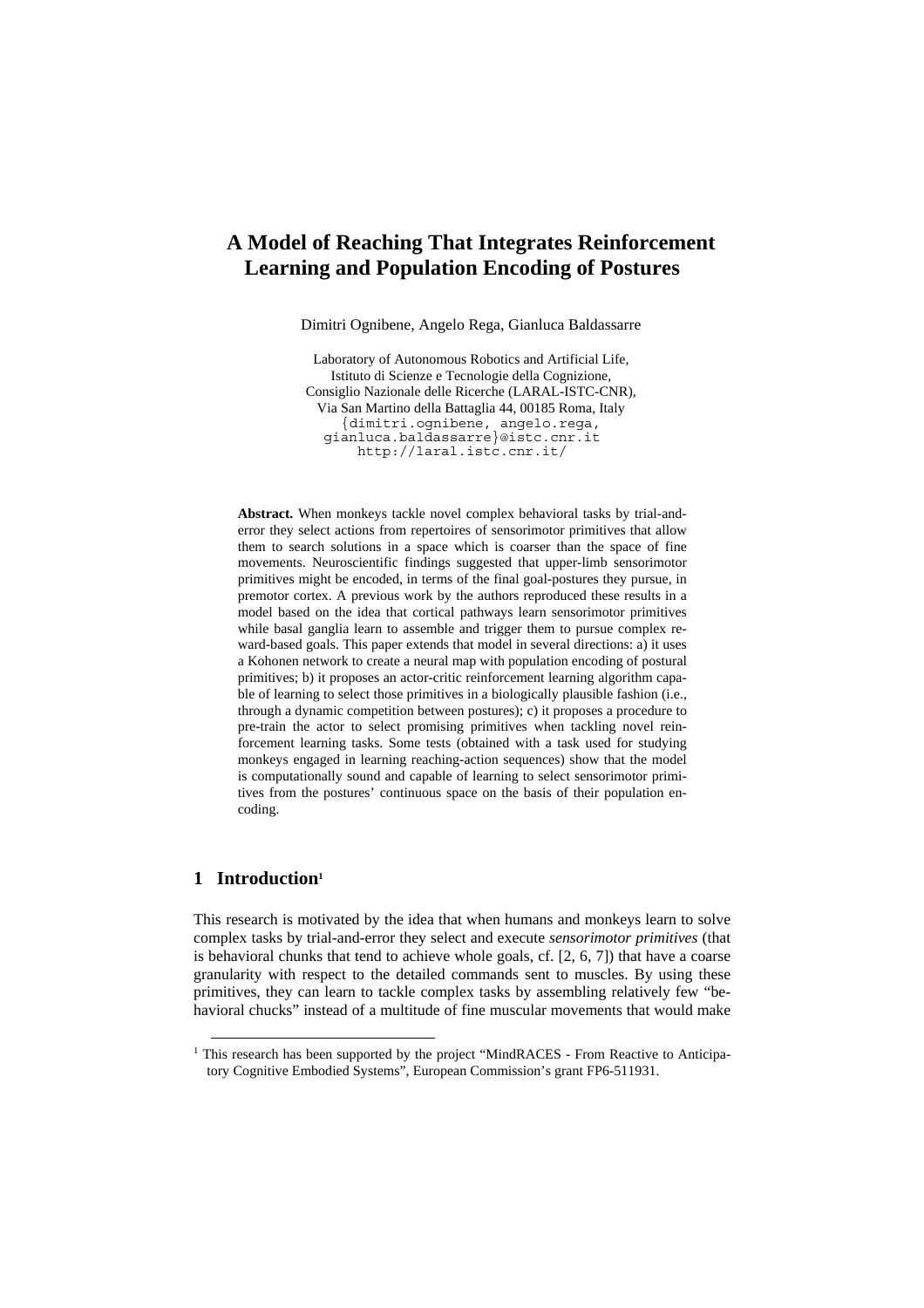the problems' search space huge. The computational advantages of this strategy have been explored in reinforcement learning literature (see [[4\]](#page-11-3) for a review; note that within this context sensorimotor primitives are called "macro actions" or "options"). This work is part of a research program directed to design, implement and test computational models that not only mimic animal's behaviors organized on sensorimotorprimitive repertoires, but also account for the neuroscientific evidence related to the brain's mechanisms underlying them. With this regards, an increasing amount of empirical evidence is giving specific indications on how vertebrates' brains *encode repertoires* of sensorimotor primitives and *select* and *assemble* them to flexibly produce complex behaviors. For example, it has been shown that when different areas of frogs' spinal cord are electrically stimulated, their lower limbs tend to assume a discrete number of particular postures in space independently of the initial configuration [\[6\]](#page-11-1). Moreover, recordings of neurons' activity in *premotor areas* controlling arms in monkeys that freely move in ecological conditions showed that the biggest amount of variance of the neurons' firing rate is explained by the final postures achieved by the limbs [[1,](#page-11-4) [8\]](#page-12-0). Remarkably, other aspects of movement previously hypothesized to be encoded in premotor cortex, such as direction of movement, hand position, torques, and speed of motion, explained much less or none of the remaining variance.

A general hypothesis on the brain's architecture that might underlie reinforcement learning and behavior based on sensorimotor primitives has been proposed in [\[10\]](#page-12-1) and has been used for building a modular reinforcement-learning model in [\[3\]](#page-11-5). According to this hypothesis sensorimotor primitives are acquired and executed by *cortical pathways* that involve sensory, associative, premotor, and motor cortex. These primitives are then *assembled, selected* and *triggered* to produce reinforcement-based complex behavior by *basal ganglia* (deep nuclei of vertebrates' brain that receive input signals from virtually the whole cortex, send output signals mainly to prefrontal, premotor and motor cortex [\[12\]](#page-12-2), and play an important role in chunking and assembling motor primitives in order to accomplish complex reinforcement-based behaviors [\[7,](#page-11-2) [8,](#page-12-0) [11\]](#page-12-3)). This hypothesis has been further investigated in [\[16\]](#page-12-4) by building a biomimetic model that explicitly incorporates the aforementioned biological evidence reported in [\[1,](#page-11-4) [8\]](#page-12-0).

As the model presented shares many features with the model reported in [[16\]](#page-12-4), first these features are reviewed and then the main novelties introduced here are highlighted. In both models sensorimotor primitives are neural schemes that allow the system to produce sequences of fine movements that lead the arm to assume particular *final postures*. Both models learn the primitives through a *direct inverse modeling* process [\[14\]](#page-12-5) based on *spontaneous random movements* performed by the system. The latter aspect of the process is interesting as it is very similar to *motor babbling* observed in infants [\[15\]](#page-12-6) and might have functions similar to it. In both models, random movements are used for learning to associate limbs' final postures with the movements that led to them. Final postures are represented in a 2D neural map that mimics the function of premotor cortex reported in [\[1,](#page-11-4) [8\]](#page-12-0). Note that such *final postures* can be considered as the *goals* of the corresponding primitives, in fact: (a) the activations of the map's units correlate with the final postures of primitives, but not with other aspects of them (e.g., initial and intermediate postures); (b) the activations take place before the corresponding final-posture states are achieved; (c) the activations drive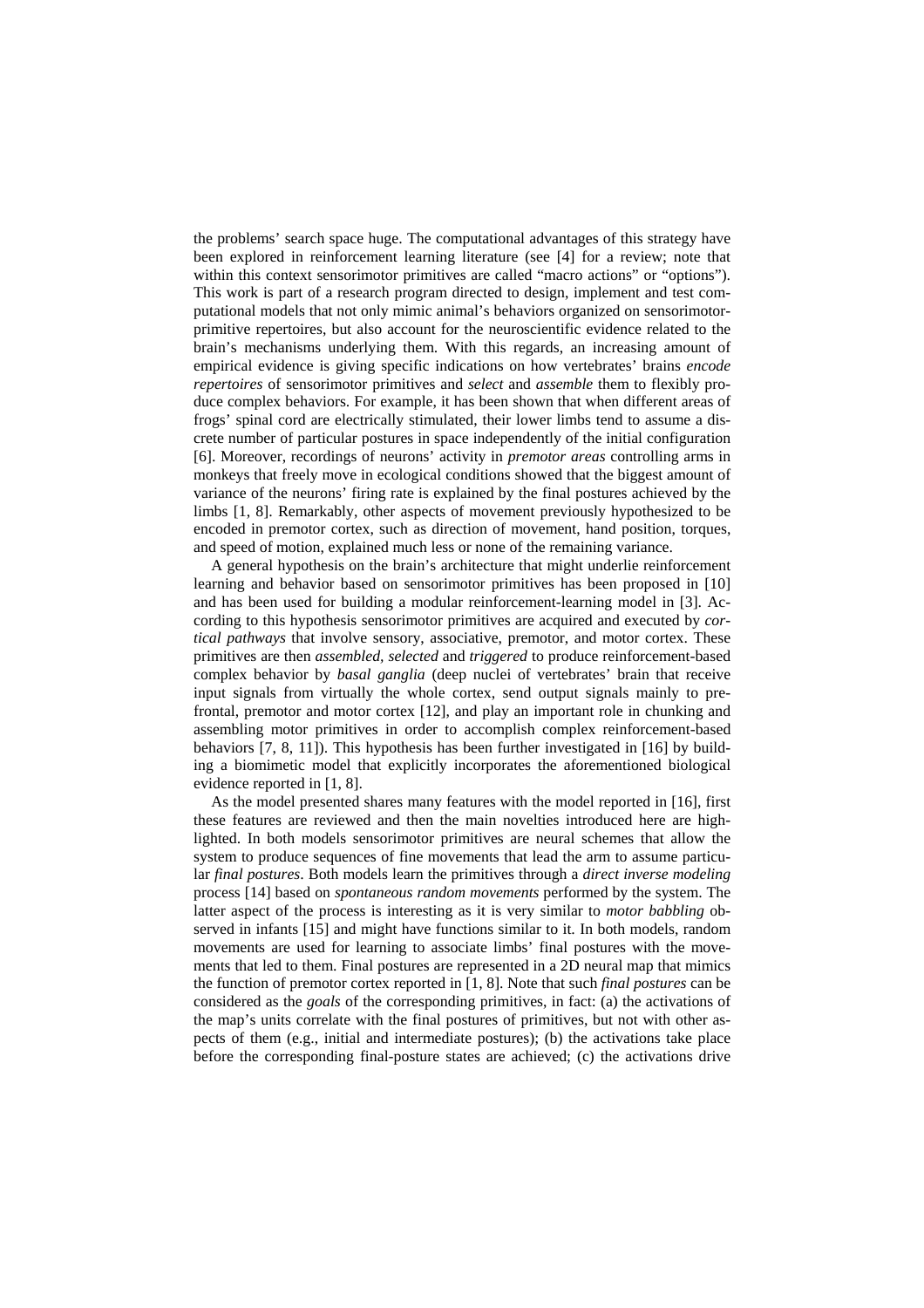the system to act in order to get in the states that they encode. The representation of primitives in terms of their goals in the map has the computational advantage of being (almost) local: this eases the selection of them by reinforcement-learning systems (see section 2). Both models assume that basal ganglia select primitives by fueling a *dynamic competition* between their representations in the map: the representation that wins the competition triggers the execution of the corresponding primitive. In both models, the functionalities of basal ganglia are reproduced with an actor-critic reinforcement-learning model [[23\]](#page-12-7). This model captures several anatomical and physiological properties of basal ganglia [[3,](#page-11-5) [10,](#page-12-1) [11\]](#page-12-3). The dynamic competition between goals is simulated through an *accumulator model* [\[24\]](#page-12-8). Accumulator models are among the best behavioral models of decision making and reaction times; moreover, the activation patterns of their units are similar to those of neurons of premotor cortex of monkeys engaged in action selection tasks [\[21,](#page-12-9) [22\]](#page-12-10).

The first novelty of the model presented here is that, while in [\[16\]](#page-12-4) the representations of the sensorimotor primitives' goals in the 2D map were hand coded, they are now developed through a Kohonen network [[13\]](#page-12-11) which takes the arm's angles as input. This has the advantage of leading the map's units to cover the space of "legal" postures in a uniform fashion. Moreover, contrary to [[16\]](#page-12-4), the model is now capable of representing all possible postures of the arm in the continuous space of postures by representing them through a *population encoding* [[18\]](#page-12-12). To this purpose, the previously used winner-take-all dynamic competition taking places within the accumulator model has been substituted with a many-winner dynamic competition. A second novelty is the proposal of a modified version of the actor-critic reinforcement-learning algorithm capable of selecting postures on the basis of such population encoding (to the best of the authors' knowledge, the learning rule used for training the actor is new). A third novelty is that the system performs a "pre-training" of the actor on the basis of the same motor babbling used for training the sensorimotor primitives. This pre-training allows the actor to learn to associate the *perceived hand's position* with the posture that produces it, and so biases the actor to select sensorimotor primitives that drive the hand on *salient* points in space such as those occupied by objects. This greatly speeds up learning when the system tackles new reinforcement-learning tasks. The whole architecture is tested through a task similar to the one used in [[19\]](#page-12-13) to conduct physiological studies in monkeys engaged in reinforcement-learning actionsequence tasks.

The paper is organized as follows. Section 2 illustrates the architecture and functioning of the model, and the task used to test it. Section 3 presents the results of the tests. Section 4 illustrates the strengths of the model, its limitations, and future work.

### **2 Methods**

**The task.** The model has been tested with a task similar to the one used by Hikosaka and coworkers [[19\]](#page-12-13) to carry out physiological studies of various brain's districts (e.g., frontal cortex, basal ganglia, and cerebellum) of monkeys engaged in learning to perform sequences of reaching actions. In this task a monkey is set in front of a panel containing 16 LED buttons. These buttons are contained in 16 squares organized in a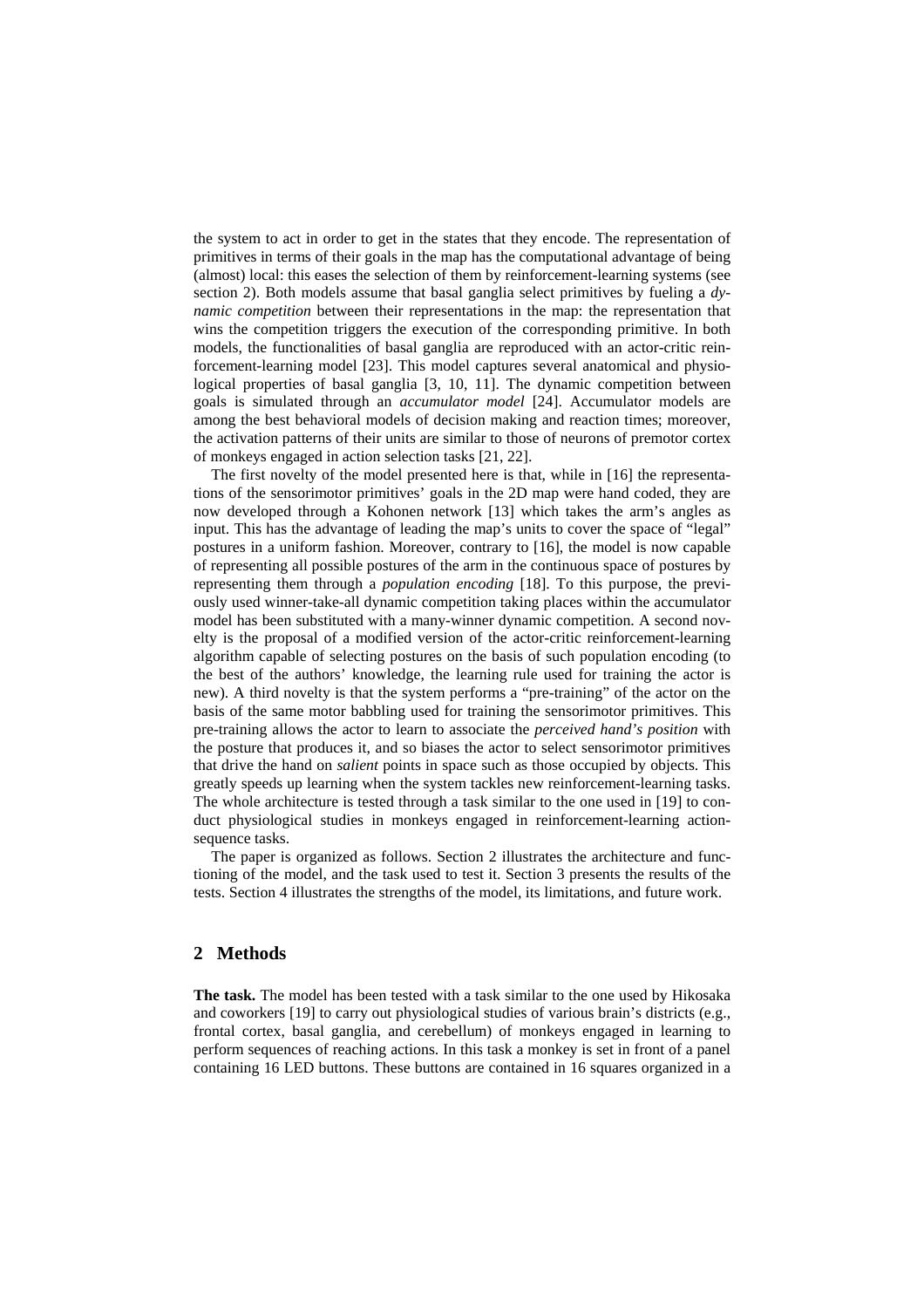$4\times4$  grid, each with sides measuring 5 cm (see [Fig. 7\)](#page-11-6). The task (see figure [Fig. 1\)](#page-3-0) is formed by "hypersets", each composed of five "sets" organized in sequence. In each set, two buttons turn on and the monkey has to press each of them in a precise sequence, which has to be discovered by trial-and-error, in order to obtain a reward. In case of error, the task re-starts from the first set, while in case of success the task continues with the second set, and so on, until it terminates with the fifth set. Here for simplicity: (a) the test is composed of only one particular hyperset (see [Fig. 1\)](#page-3-0) presented to the system several times; (b) the buttons involved in different sets are different; (c) the first LED to be "pressed" in each set is turned off when reached.



<span id="page-3-0"></span>**Fig. 1.** The "hyperset" of Hikosaka's task used for testing the architecture. Each grid represents a "set": numbers "1" and "2" represent the two LEDs to be reached in sequence within the set

**The system's "body".** The system is composed of a two-segment arm that moves on a 2D plane [\(Fig. 7,](#page-11-6) left), and a 2D retina. The *retina* is formed by 20×20 units and is supposed to correspond to an "eye" that watches the whole area that the arm can reach from above. The retina's visual field has a size of 40×40 cm and is centered on the arm's shoulder joint (so as to cover the whole area that the arm can reach). The centers of the retina's units are organized in a  $20\times20$  grid that cover to whole visual field. The two segments of the *arm* measure 20 cm each. The arm has two degrees of freedom: the upper arm can move 180° with respect to the system's torso, by pivoting on the shoulder joint, while the forearm can move 180° with respect to the upper arm, by pivoting on the elbow joint (only simple kinematics of the arm were simulated).

**The architecture of the model.** The architecture of the model is shown in [Fig. 2.](#page-4-0) The functioning and learning processes of its components will now be explained in detail (note: the corresponding brain parts will be indicated in *Italics* in brackets).

The *retina*'s units are activated by LEDs. Each LED is simulated as a point with coordinates  $(c_1, c_2)$  and when it is on, it activates the retina's units with an activation  $x_i \in [0, 1]$  on the basis of Gaussian receptive fields having standard deviation  $\sigma(0.75)$ cm) and centers  $(c_{1i}, c_{2i})$  that correspond to the positions of the units in the visual field:

$$
x_i = \exp\left(-\frac{(c_{1i} - c_1)^2 + (c_{2i} - c_2)^2}{\sigma^2}\right)
$$
 (1)

The *actor-critic* components are a neural implementation of the actor-critic model [\[23\]](#page-12-7). The *actor* (*basal ganglia's matrix,* cf. [[10\]](#page-12-1)) is a two-layer feed-forward neural network with  $20\times20$  input units, that correspond to the units of the retina, and  $20\times20$ output units. The output units have a Sigmoid transfer function with activation  $y_i$  and each has a topological one-to-one connection (with weights equal to  $v = +1$ ) with the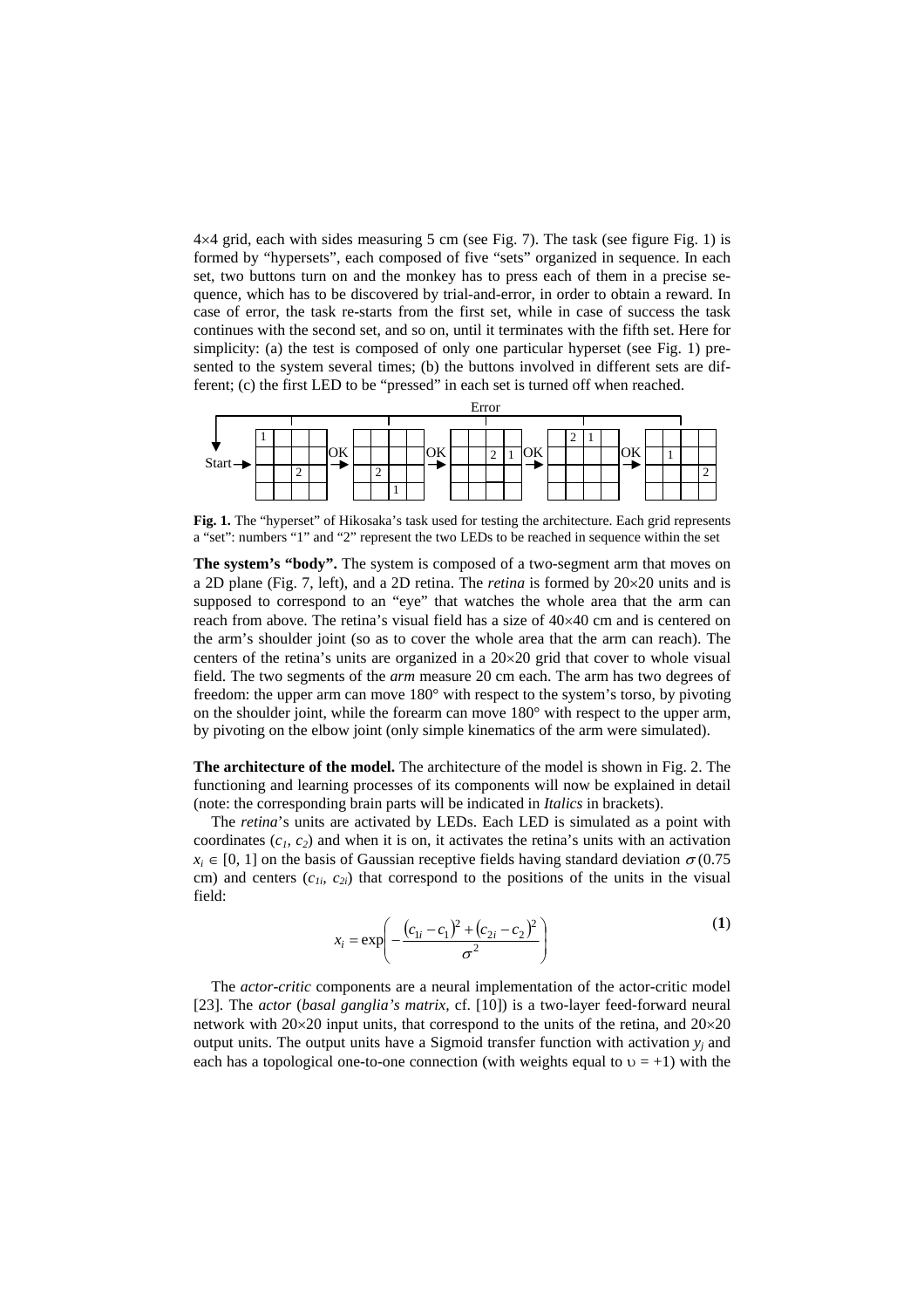posture controller's input units. The *critic* (*basal ganglia's striosomes* and *substantia nigra pars-compacta,* cf. [[10\]](#page-12-1)) is mainly composed of a neural network ("evaluator") having a linear output unit. At each step  $t$  this output unit produces evaluations  $V_t$  of perceived states, and the critic uses couples of successive evaluations, together with the reward signal  $R_t$ , to compute the *surprise* signal  $S_t$  (*dopamine*) (cf. [[23\]](#page-12-7)):

$$
S_t = (R_t + \gamma V_t) - V_{t-1}
$$
 (2)

where  $\gamma$  is a discount factor ( $\gamma = 0.3$ ). The surprise signal is used for training both the actor and the evaluator (see [\[10,](#page-12-1) [23\]](#page-12-7) and the learning algorithms presented below).



<span id="page-4-0"></span>**Fig. 2.** The neural components of the architecture with the corresponding brain areas in *Italics*. Symbols: dashed grouping: broad functionalities implemented by the architecture's main parts; bold arrows: all-to-all trained connections; thin arrows (only few of them are shown): one-toone connections (weights  $= +1$ ); dashed arrow: surprise learning signal; dotted arrow: delay connection; the weights of the critic's one-to-one connections are indicated in the figure

The *accumulator units* (*premotor cortex*) form a 2D 20×20 map, have all-to-all lateral inhibitions, and have local excitations that decrease with distance on the map. The units engage in a many-winner competition on the basis of the signals ("votes") that they receive from the actor's output units via the one-to-one connections. In particular, they behave as *leaky-integrators* and have an activation *aj* as follows:

$$
a_{jt} = \max \left[ \left( a_{jt-1} + \frac{dt}{\tau}(D) \right) 0 \right]
$$
\n
$$
D = \chi \left( -\delta a_{jt-1} - t \sum_{l,l \neq j} a_{lt-1} + \eta \sum_{l,l \neq j} e_{jl} a_{lt-1} + \nu y_j + \varepsilon_{jt} + \varepsilon_{jc} \right)
$$
\n(3)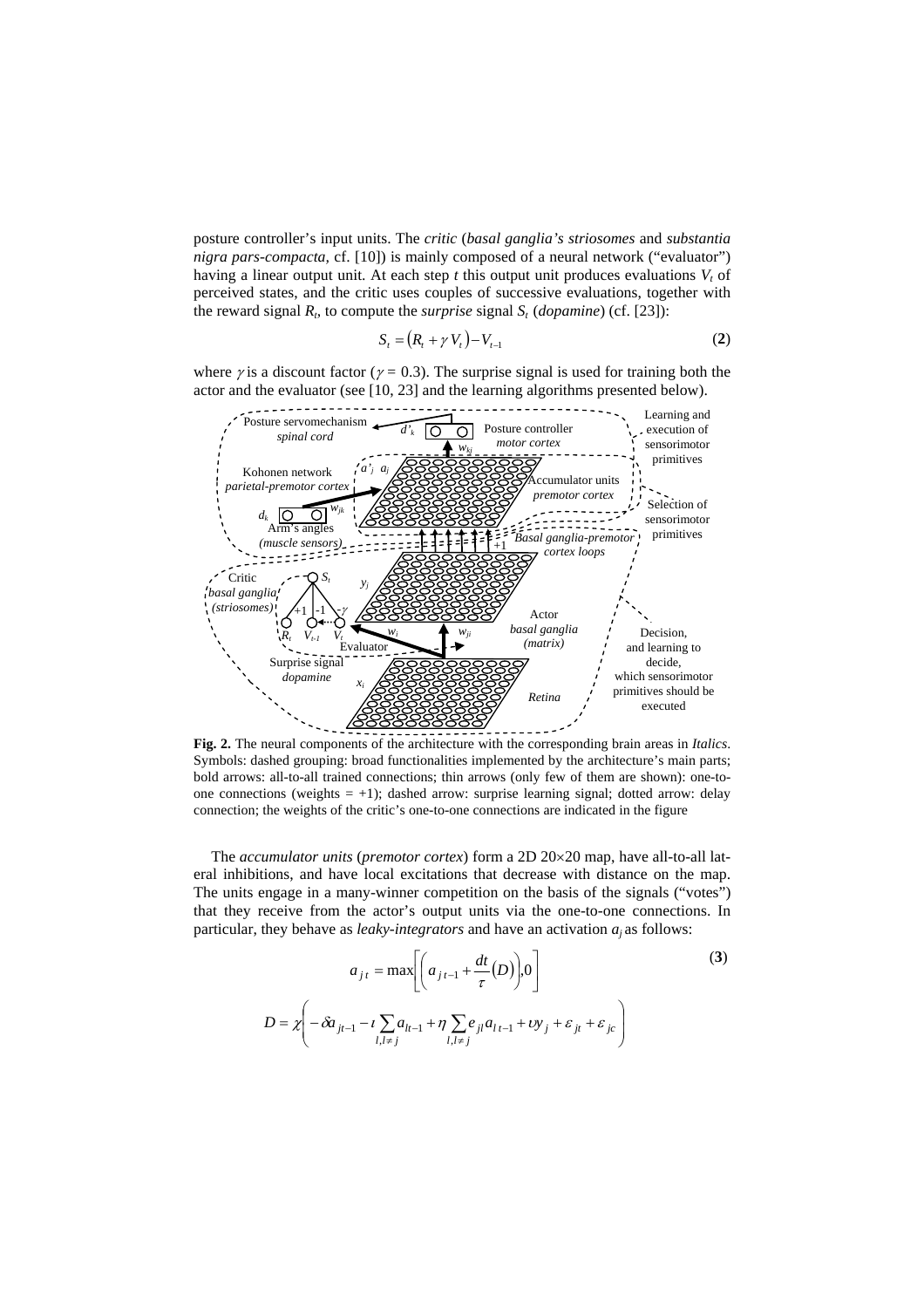where  $\tau$  is a time constant, corresponding to 1/10s, *dt* is the integration time step (*dt* = 0.05 1/10s, so  $dt/\tau = 0.05$ ;  $a_i$  is numerically updated every 0.005 s),  $\chi$  regulates the speed of the dynamics ( $\chi$  = 1),  $\delta$  is a decay coefficient ( $\delta$  = 0.1), *t* regulates the all-toall lateral inhibition ( $i = 0.15$ ),  $\eta$  regulates the local lateral excitation ( $\eta = 1$ ),  $e_k$ represents the fixed weights of the lateral excitatory connections ( $e_k$  is set to 0.4 for neighboring units along the x/y-axes directions, to 0.2 for neighboring units along the diagonals, and to zero for all other units),  $\varepsilon_{jt}$  is a noise component that ranges over [-0.1, +0.1] and varies in each cycle,  $\varepsilon_{jc}$  is a noise component that ranges over [-0.25, +0.25] and is constant for time intervals *c* randomly drawn from [0, 5] s ( $\varepsilon_{i,c}$  is important for exploration of reinforcement learning as various  $\varepsilon_{it}$  tends to sum to zero over many steps). When the activation  $a_i$  of one accumulator unit reaches a threshold  $T(T)$ = 1.9), the total activation of accumulator units is *normalized to 1*, their dynamics is "frozen", and the execution of a reaching sensorimotor primitive is triggered.

The *posture controller* has an input-unit layer corresponding to the accumulator units and two Sigmoid output units, with activation  $d'_{k}$ , that range over [0, 1] (*motor cortex/spinal cord neurons*). The activations of these output units are remapped onto the arms' angles and form the commands issued to the posture servomechanism in terms of arms' desired angles (posture). It is important to notice that these desired angles are generated by the *cluster* of accumulator units that are active at the end of the many-winner competition. This implies that the target of the executed sensorimotor primitive is a *mixture* of the targets "suggested" by all active units: this *population encoding* allows the arm to cover the whole continuous space of postures.

The *posture servomechanism* is a hardwired closed-loop controller (*Golgi tendonorgans*, *muscle-fiber afferents,* and *spinal cord,* cf. [\[22\]](#page-12-10)) that issues commands to the arm's actuators (*muscles*) on the basis of the desired-posture command received from the posture controller. In practice, this component simply changes the arm's current angles in the direction of the desired angles, with maximum changes of 10 degrees.

**Learning phases.** The learning processes take place in two phases, the *childhood phase* (three processes) and the *adulthood phase* (one process). Now we first present an overview of these learning processes and then describe them in detail.

During the childhood phase the system performs motor babbling: in practice the arm randomly varies its joints' angles, with changes ∆*d'k* belonging to [-10, +10] degrees, without violating the joints' constraints. Motor babbling is used for performing three learning processes. The first two processes allow the system to learn to perform sensorimotor primitives, in particular: (a) to train the 2D map of accumulator units, through a Kohonen algorithm [[13\]](#page-12-11), to represent the postures perceived by the proprioceptive units  $d_k$  (during the childhood phase the proprioceptive units, the accumulator units, and their connections, function as a Kohonen network); (b) to train the posture controller, through a Widrow-Hoff algorithm [\[20\]](#page-12-14) (the generalized "delta rule"), to return as output the arm's angles corresponding to postures encoded in the Kohonen map. These two training processes lead the whole network formed by the Kohonen network and the posture controller to implement an "auto associative" function (i.e., the arm's angles encoded in the proprioceptive units are returned by the postural controller's output units). This whole network allows the system to recode postures, at the level of accumulator units, in an expanded format suitable to perform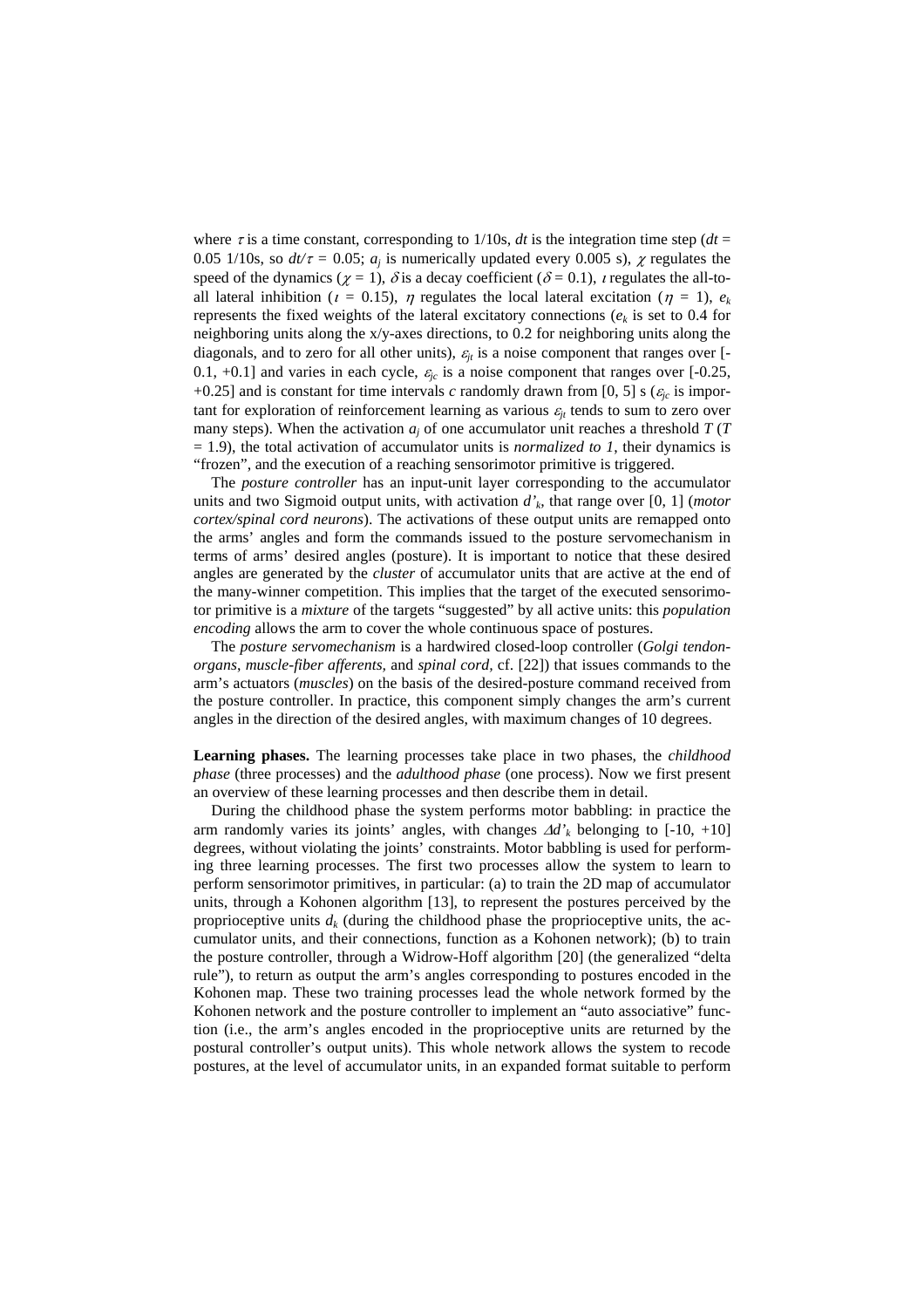actor-critic reinforcement learning (cf. [\[23\]](#page-12-7)). Notice that suitable *population encodings* at the level of the accumulator units allow the system to select *any posture* in the *continuous space* of postures: this is precisely what the actor-critic components learn to do while solving reinforcement-learning reaching tasks in the adulthood phase.

With the third learning process of the childhood phase the system's actor learns, through a Widrow-Hoff algorithm, to associate the point in space where the retina sees the arm's "hand" (i.e., the forearm segment's tip) with the activation pattern of the Kohonen map's units corresponding to such point (pattern caused by the arm's perceived angles). With this training, the actor acquires a bias to select sensorimotor primitives that drive the arm's hand to points in space corresponding to the retina's active units. This bias makes reinforcement learning performed during the adulthood phase quite fast notwithstanding the fact that the continuous space of postures is quite large. Note that two simplifying assumptions allow obtaining this result: (a) the retina does not perceive the arm and hand in the adulthood phase; (b) retina's units activated by the hand in the childhood phase are activated by the LEDs in the adulthood phase.

During the adulthood phase the system learns by trial-and-error to accomplish Hikosaka's task. The actor-critic model used to this purpose has been suitably modified to be capable of selecting "actions" represented with population encodings. The four learning processes are now illustrated in detail.

*Childhood phase: training of the Kohonen network.* During the childhood phase, while the system performs motor babbling, the accumulator units receive input signals from two input units, having activation  $d_k$ , that encode the arm's current angles (remapped in  $[-1, +1]$ : this information is thought to be returned by proprioceptive sensors located in the muscles, e.g. *Golgi tendon-organs* and *muscle-fiber afferents*, cf. [\[22\]](#page-12-10)). An extra pseudo input unit is used to perform a "z-normalisation" of the input pattern: this is a normalization that preserves size information [\[13\]](#page-12-11). The accumulator units are trained with a Kohonen algorithm [\[13\]](#page-12-11) that allows them to develop representations of the arm's angles in their weights. The output units give place to a winner-take-all competition: the unit with the highest activation potential activates with 1 ("winning unit"), while the other units activate at levels decreasing with their distance from the winning unit on the basis of a Gaussian function. In particular, the activation  $a'_j$  of the unit *j* and the rule to update its weights  $w_{jk}$  are as follows:

$$
a'_{j} = \exp\left[-\frac{h_{j\bar{j}}^{2}}{\sigma^{2}}\right] \qquad w_{jkt} = w_{jkt-1} + \phi a'_{j} \left(d_{k} - w_{jkt-1}\right)
$$
 (4)

where  $h_{\tilde{H}}$  is the distance on the map between the unit *j* and the winning unit  $f(h_{\tilde{H}} = 1)$ for two contiguous units),  $\sigma$  is the standard deviation of the Gaussian function ( $\sigma$  = 1),  $\phi$  is a learning coefficient ( $\phi = 0.01$ ). Note that the Kohonen algorithm uses a *winner-take-all* competition to activate the accumulator units instead of the *dynamic competition* reported in equation 3, used in the adulthood phase: indeed, the former tends to lead to an activation of the accumulator units that approximates the steady state activation that the same units would get through the latter (cf. [\[13\]](#page-12-11)).

*Childhood phase: training of the posture controller.* The posture controller is trained on the basis of a direct inverse modeling procedure [\[14\]](#page-12-5) that exploits the random movements ∆*d'k* produced by motor babbling as follows: (a) the arm's angles are perceived and categorized by the Kohonen net; (b) a Widrow-Hoff algorithm ([\[20\]](#page-12-14),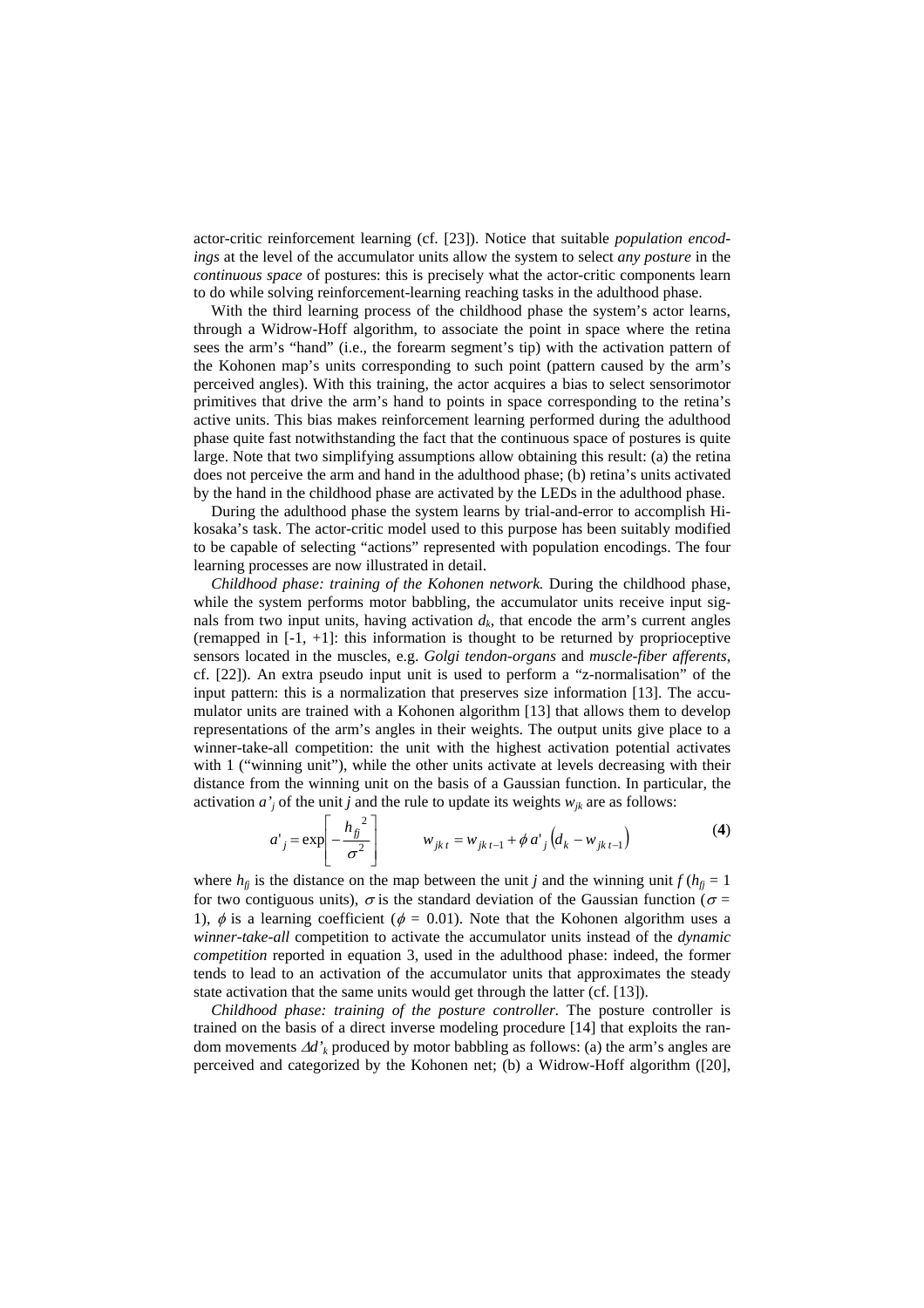learning rate  $= 0.3$ ) is used for training the posture controller's weights  $w_{ki}$  to associate the Kohonen-map units' activation (input pattern) with the angles  $d'_{k}$  caused by the random movements considered as desired output.

*Childhood phase: pre-training of the actor.* Through this pre-training, based on a Widrow-Hoff algorithm, the actor's weights  $w_{ji}$  are trained to associate the position of the hand perceived with the retina (input pattern  $x$ ) with the corresponding posture (desired output *a'*) encoded in the Kohonen map (learning rate 0.1).

*Adulthood phase: actor-critic's reinforcement learning.* During the adulthood phase, the actor-critic component is trained to solve the Hikosaka's task by reinforcement learning. During training,  $R_t$  is set to 1 when the arm reaches the two targets of any set of the hyperset in the correct order, and to 0 otherwise. The *evaluator* is trained after the selection and execution of a whole sensorimotor primitive (the primitive terminates when the arm reaches the desired posture selected by the posture controller). In particular its weights  $w_i$  are trained, on the basis of a Widrow-Hoff algorithm (learning rate  $\psi$  = 0.6) and a *TD-rule* (cf. [[23\]](#page-12-7)), as follows:

$$
w_{it} = w_{it-1} + \psi S_t x_{it-1} = w_{it-1} + \psi ((R_t + \gamma V_t) - V_{t-1}) x_{it-1}
$$
\n(5)

Through this learning process, the evaluator's evaluations  $V_t$  of the perceived states  $x_t$ tend to become higher for states corresponding to postures "closer" to reinforced states, and to form a gradient over the space of postures. The *actor* uses this gradient to learn to select highly rewarding sequences of primitives (cf. [\[23\]](#page-12-7)). In particular the actor updates its weights  $w_{ji}$  with a Widrow-Hoff algorithm (learning rate  $\zeta = 0.6$ ):

$$
w_{jit} = w_{jit-1} + \zeta \Big( \Big( y_{jt-1} + S_t a_{jt-1} \Big) - y_{jt-1} \Big( y_{jt-1} \Big( 1 - y_{jt-1} \Big) \Big) x_{it-1} \tag{6}
$$

where  $(y_{jt-1}(1-y_{jt-1}))$  is the derivative of the Sigmoid function. The functioning of this learning rule is illustrated in [Fig. 3.](#page-7-0) The rule tends to update only the weights of the units of the "winning cluster" because the activation  $a_j$  of other units tends to be zero at the end of the race. The votes of the winning units are decreased or increased in correspondence of respectively positive and negative surprises.



<span id="page-7-0"></span>**Fig. 3.** Effects of the actor's learning rule of equation 6 illustrated with a scheme relative to a 1D layer of actor's output units (horizontal axis). Left: with a surprise  $S_t > 0$ , the actor's votes *yt-1* (continuous thin line), that caused certain accumulator units' final activations (dashed line), are moved toward the target  $y_{t-1}$ +S<sub>t</sub>  $a_{t-1}$  (bold line): this causes the votes of the winning cluster of accumulator units to increase (bold arrow) while other votes are not changed. Right: with a surprise  $S_t < 0$ , actor's votes  $y_{t-1}$  are moved toward the target  $y_{t-1} + S_t a_{t-1}$ : this causes the votes of the winning cluster of accumulator units to decrease, while other votes are not changed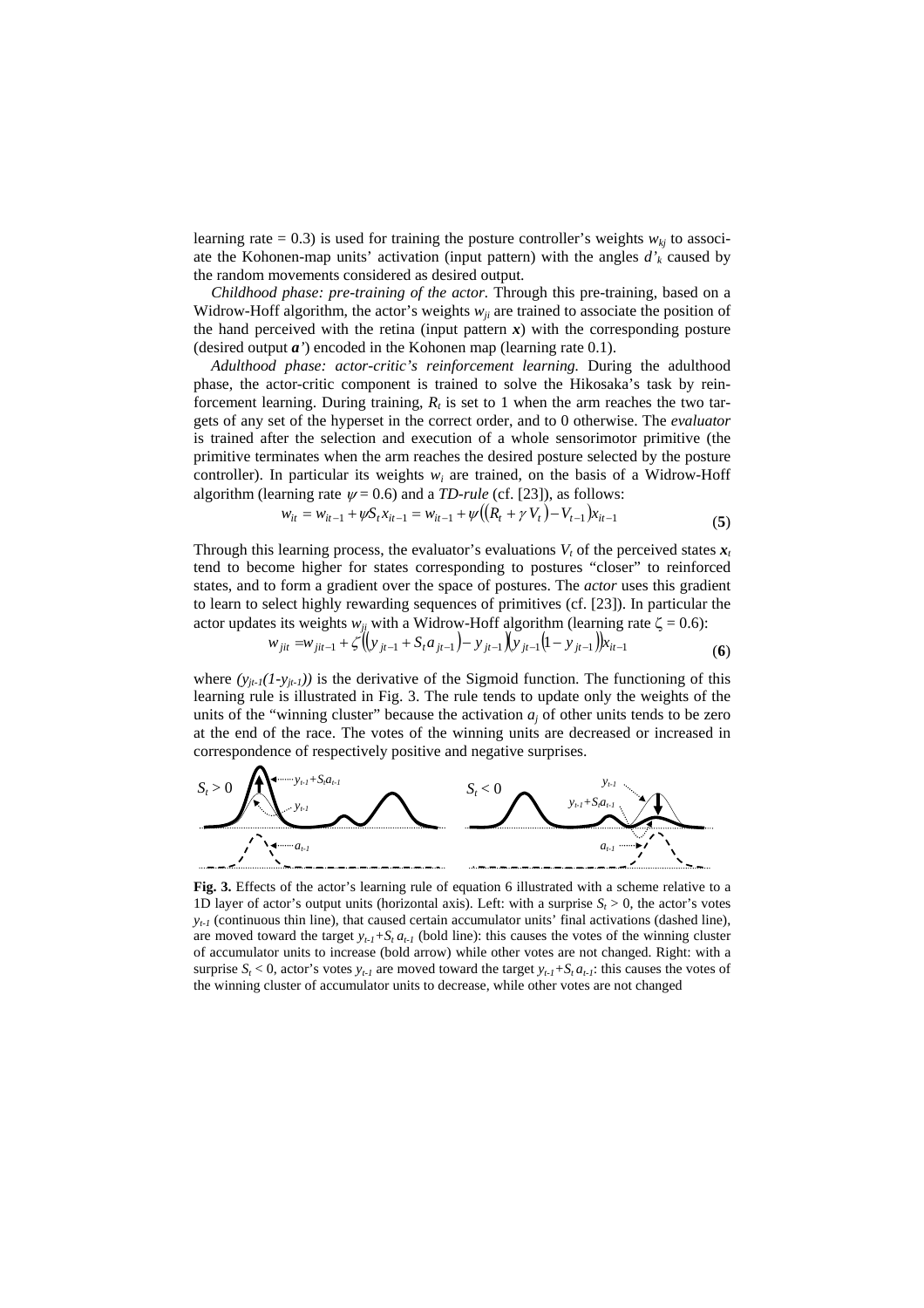## **3 Results**

Now we present some tests that prove the computational soundness of the model, illustrate the functioning of its components, and show its capacity to learn sensorimotor primitives, by motor babbling, and to compose sequences of them, by reinforcement learning, on the basis of their population encoding.

During the first training of the childhood phase, the Kohonen network's error (measured as the average over 1,000 cycles of the square of the norm of the difference between the vector of weights and the vector of the input pattern) decreases from 0.411 to 0.034 after 600,000 random arm's movements. After this training the network learns to represent the whole perceived postural space by using its units in a statistically well-distributed fashion ([Fig. 4,](#page-8-0) left graph). This representation is at the basis of the *population encoding* of postures used in the adulthood phase.

<span id="page-8-0"></span>

**Fig. 4.** Left: result of the training of the Kohonen network. Each vertex of the grid represents a node of the Kohonen map, and its x-y coordinates correspond to the node's two weights encoding the arm posture. Right: errors of the posture controller after training, collected while the arm produces several random movements; the graph represents the errors as gray segments plotted between the x-y positions of the hand corresponding to the target actual posture (e.g., black arm) and the position that the hand would have achieved on the basis of the posture controller's output pattern (e.g., dark gray dashed arm; the light gray dashed arm indicates the previous posture assumed by the arm during motor babbling)

During the second training of the childhood phase, the posture controller's error (measured as the average over 1,000 cycles of the distance between the point reached by the arm and the target point) decreases from 8.62 cm to 1.19 cm. Note that this error cannot become very low since the Kohonen network's units are activated on the basis of a Gaussian function *centered on the winner units*, that are in a *finite number*, while the desired output belongs to the whole *continuous* space of arm's postures. Indeed, the right graph of [Fig. 4,](#page-8-0) which shows the residual errors after training, indicates that the hand tends to reach only few specific points corresponding to the vertex of a grid that covers the whole postural space (this grid is explicitly represented in [Fig. 5,](#page-9-0) right graph). In the adulthood phase, this problem is overcome by the population encoding of postures resulting from the accumulator units' activation.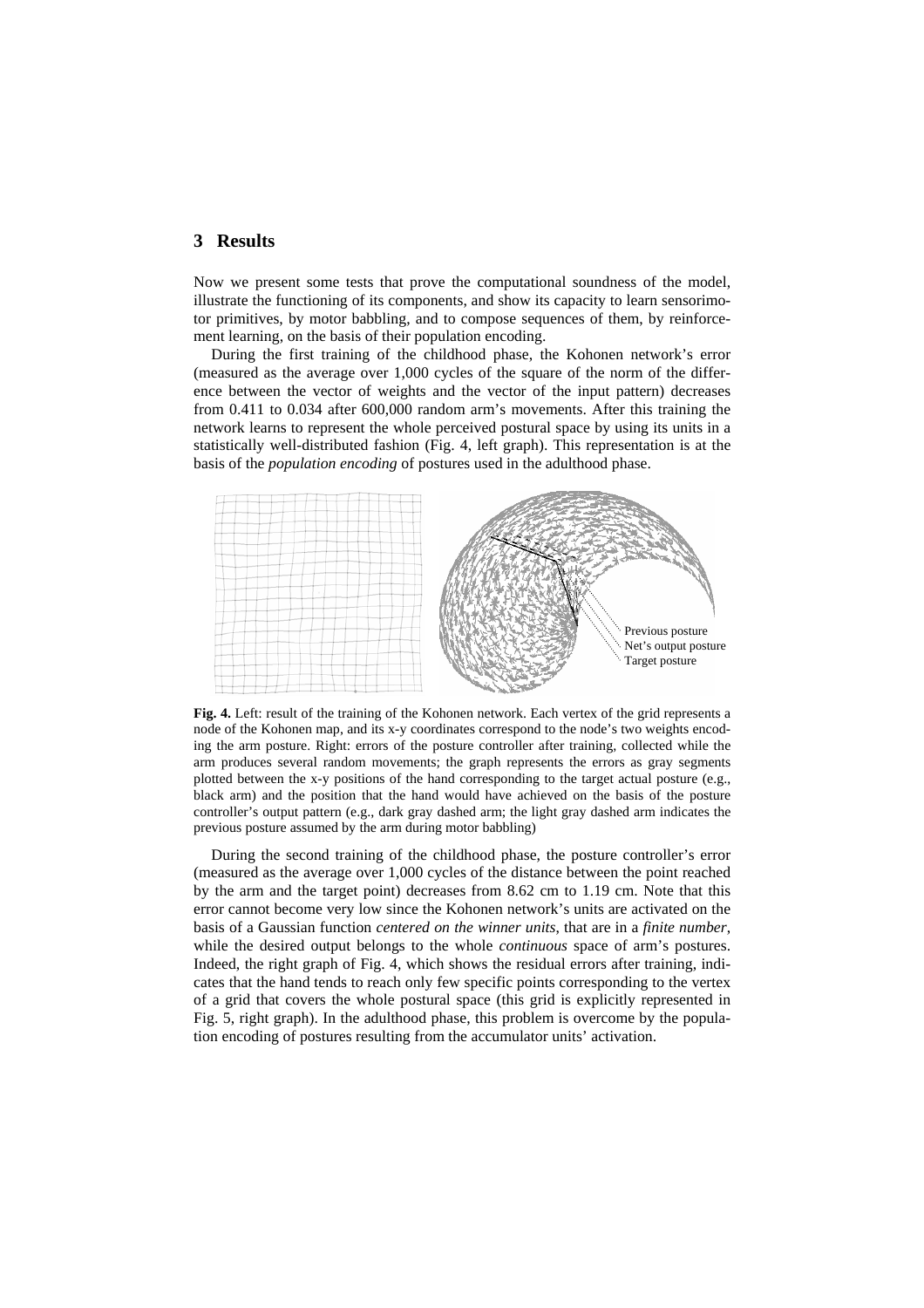During the third training of the childhood phase, the actor's error (measured as the output units' mean error averaged over 1,000 cycles) decreases from 0.513 to 0.052. This training leads the system formed by the actor, accumulator units, and postural controller to acquire the capacity to perform fine reaching movements in the continuous space of postures even if the accumulator units cover such space at a gross granularity. This can be illustrated by showing the system a sequence of 100 targets positioned along a circumference having a ray of 10 cm and located near the arm's shoulder (see [Fig. 5,](#page-9-0) right graph). The left graph of [Fig. 5,](#page-9-0) which shows the errors between the targets and the points reached by the hand in the test, indicates that the errors are very small (mean: 3.2 mm). Moreover, and more importantly, the system succeeds in reaching virtually any point in the continuous space of postures even if the accumulator units cover such a space with a gross granularity. This skill depends on the mentioned accumulator units' capacity to represent postures by population encodings.

<span id="page-9-0"></span>

**Fig. 5.** Left: errors (indicated by the gray segments) between 100 target points positioned on a circumference (shown in the right graph) and the corresponding points reached by the hand. Right: activation (proportional to the size of the full dots) of the actor's output units caused by a target. The positions of the dots and vertexes of the grid plotted in the graph correspond to the positions of the hand related to the "postures" encoded in the accumulator units' weights of the posture controller

During the adulthood phase, the system is tested with the Hikosaka's task illustrated in section 2. During 120,000 learning cycles, the performance of the system (measured as a 1000-step moving average of rewards) increases from 0.187 to the theoretical maximum of 0.500, when it successfully completes all the five sets of the task in sequence. The results show that the pre-training of the actor gives it a useful bias to reach the targets perceived by the retina. In particular the left graph of [Fig. 6,](#page-10-0) reporting the activations of the actor's output units when the system sees two targets, shows that the units that "vote" for the two possible correct arm's postures form two clusters and have an activation higher than that of other units. The same figure (right graph) shows that the two clusters compete, at the level of the accumulator units, and only one of them "survives" and triggers the corresponding arm's posture when the activation of one of its units reaches the threshold. The left graph of [Fig. 7](#page-11-6) shows how the arm moves from one target to another, after target postures have been selected, on the basis of the postural servo controller. The same figure (right graph) also shows that the final points reached by the trained arm are quite accurate.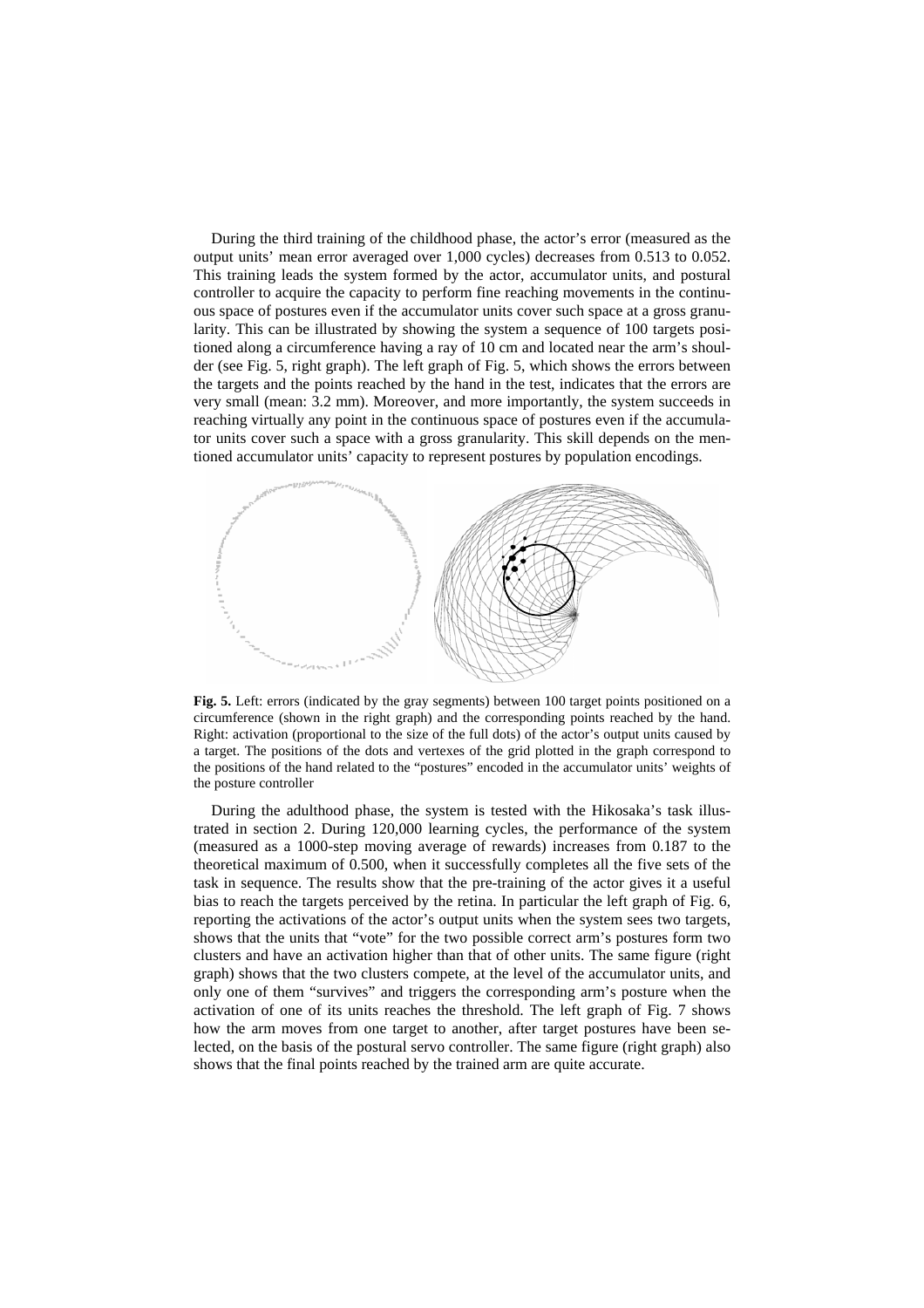<span id="page-10-0"></span>

**Fig. 6.** Left: activations of the actor's output units before adulthood training caused by the perception of two targets in the Hikosaka's task (the area of the gray dots and black circumferences is proportional to the units' activations respectively before and after the addition of noise); the two arrows indicate two clusters of units with activation higher than that of the other units due to the actor's pre-training. Right: activation of the same units after training; notice how one of the two clusters has been strengthened while the other one has disappeared; the activation of the units of the strengthened cluster cause an activation of the accumulator units, at the end of the race, as plotted in the bottom right small graph

#### **4 Conclusions**

This paper presented an architecture to solve reaching tasks by reinforcement learning. The architecture is based on the idea, suggested by recent neuroscientific research, according to which monkeys' sensorimotor behavior involving upper-limbs is organized on the basis of a repertoire of sensorimotor primitives that are represented in premotor cortex in terms of the limbs' final postures that they produce. The architecture uses motor babbling to learn sensorimotor primitives, develops a map of units that represent the corresponding postures on the basis of population encodings (so mimicking premotor cortex), and selects primitives on the basis of a biologicalplausible accumulation model. Moreover, it proposes a novel learning rule which allows the actor of the actor-critic component (supposed to correspond to basal ganglia) to learn to select sensorimotor primitives on the basis of the populationencoding of their postural goals. The relevance of these novelties resides in the fact that population-encoding representations are widespread in real brains [\[18\]](#page-12-12), so it is important to have reinforcement-learning models that can function on the basis of them.

The main limitations of the architecture that will be the starting point for future work. First, tests are needed to verify if the system can scale to arms with redundant degrees of freedom and/or to arms with a number of degrees of freedom higher than the number of the dimensions of the Kohonen network. Second, the Kohonen network functions on the basis of a winner-take-all competition: in the future this will be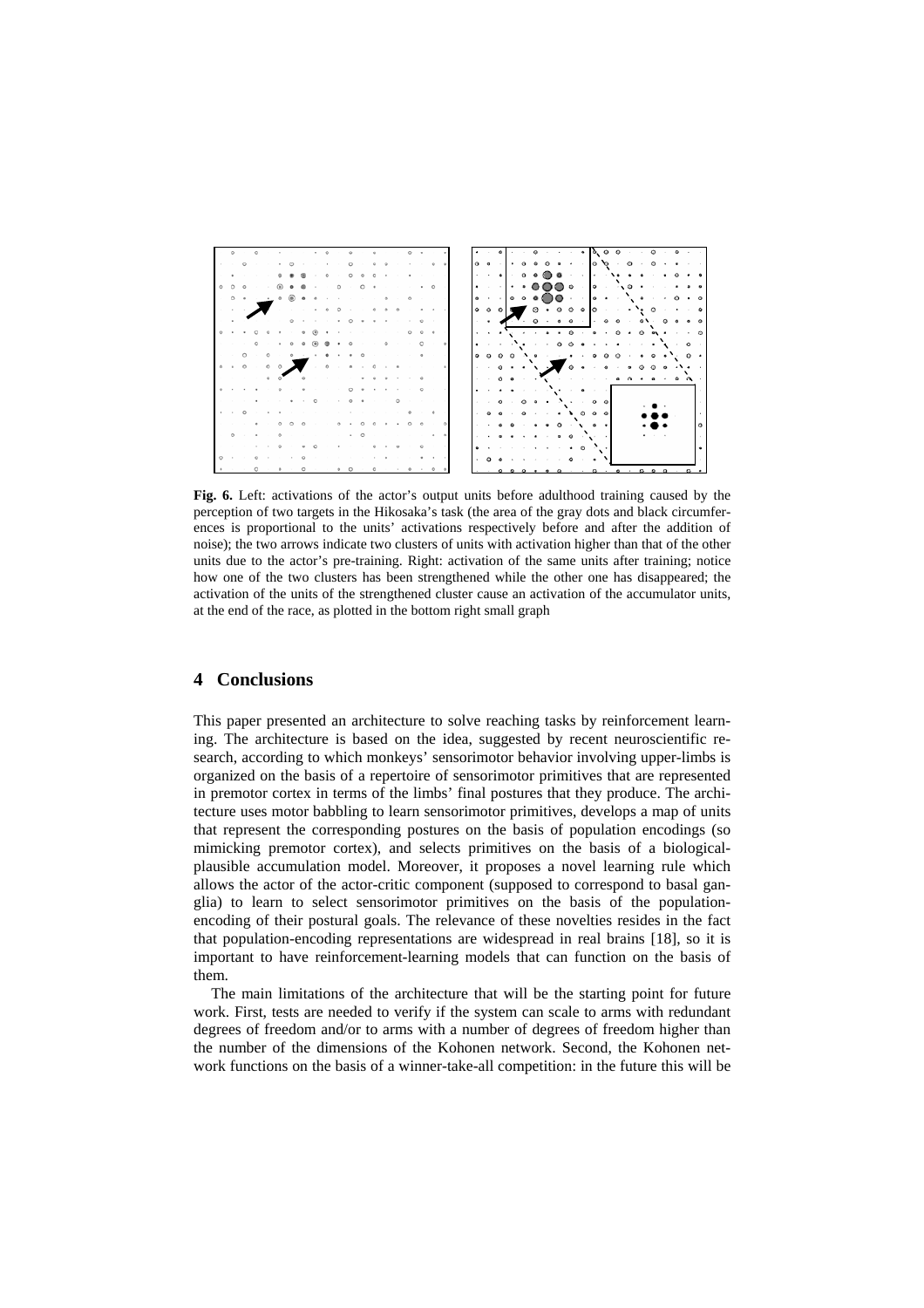substituted with the same many-winner competition used while performing reinforcement learning. This improvement is relevant for the biological plausibility of the system. Third, although very detailed, the architecture takes into account only a part of the relevant available neuroscientific empirical evidence. For example, it does not model the different time courses of learning in basal ganglia and prefrontal cortex [\[17\]](#page-12-15), the role of basal-ganglia direct and indirect pathways [\[10,](#page-12-1) [12\]](#page-12-2), the possible separation of selection vs. control pathways [\[9\]](#page-12-16), and the role of ventral and dorsal portions for appetitive and consummatory behaviors [[5\]](#page-11-7).

<span id="page-11-6"></span>

**Fig. 7.** Left: the trained arm that moves from the first to the second LED of "set 1" of Hikosaka's test under the control of the postural servomechanism (the two LEDs are represented by the black and light gray squares in the right graph). Right: panel with the LEDs, with gray dots indicating the positions reached by the hand of the trained arm in several trials of the hyperset

# **References**

- <span id="page-11-4"></span>1. Aflalo, T.N., Graziano, M.S.A.: Partial Tuning of Motor Cortex Neurons to Final Posture in a Free-Moving Paradigm. Proceedings of the National Academy of Science 103(8) (2006) 2909-2914
- <span id="page-11-0"></span>2. Arbib, M.: Visuomotor Coordination: From Neural Nets to Schema Theory. Cognition and Brain Theory 4 (1981) 23-39
- <span id="page-11-5"></span>3. Baldassarre, G.: A Modular Neural-Network Model of the Basal Ganglia's Role in Learning and Selecting Motor Behaviours. Journal of Cognitive Systems Research 3 (2002) 5-13
- <span id="page-11-3"></span>4. Barto, A.G., Mahadevan S.: Recent Advances in Hierarchical Reinforcement Learning. Discrete Event Dynamic Systems, 13 (2003) 341-379
- <span id="page-11-7"></span>5. Girard, B., Filliat, D., Meyer, J.-A., Berthoz, A., and Guillot, A.: Integration of Navigation and Action Selection Functionalities in a Computational Model of Cortico-Basal Ganglia-Thalamo-Cortical Loops. Adaptive Behavior 13(2) (2005) 115-130
- <span id="page-11-1"></span>6. Giszter, S.F., Mussa-Ivaldi, F.A., Bizzi, E.: Convergent Force Fields Organised in the Frog's Spinal Cord. Journal of Neuroscience 13 (2) (1993) 467-491
- <span id="page-11-2"></span>7. Graybiel, A. M.: The Basal Ganglia and Chunking of Action Repertoires. Neurobiology of Learning and Memory 70 (1998) 119-136